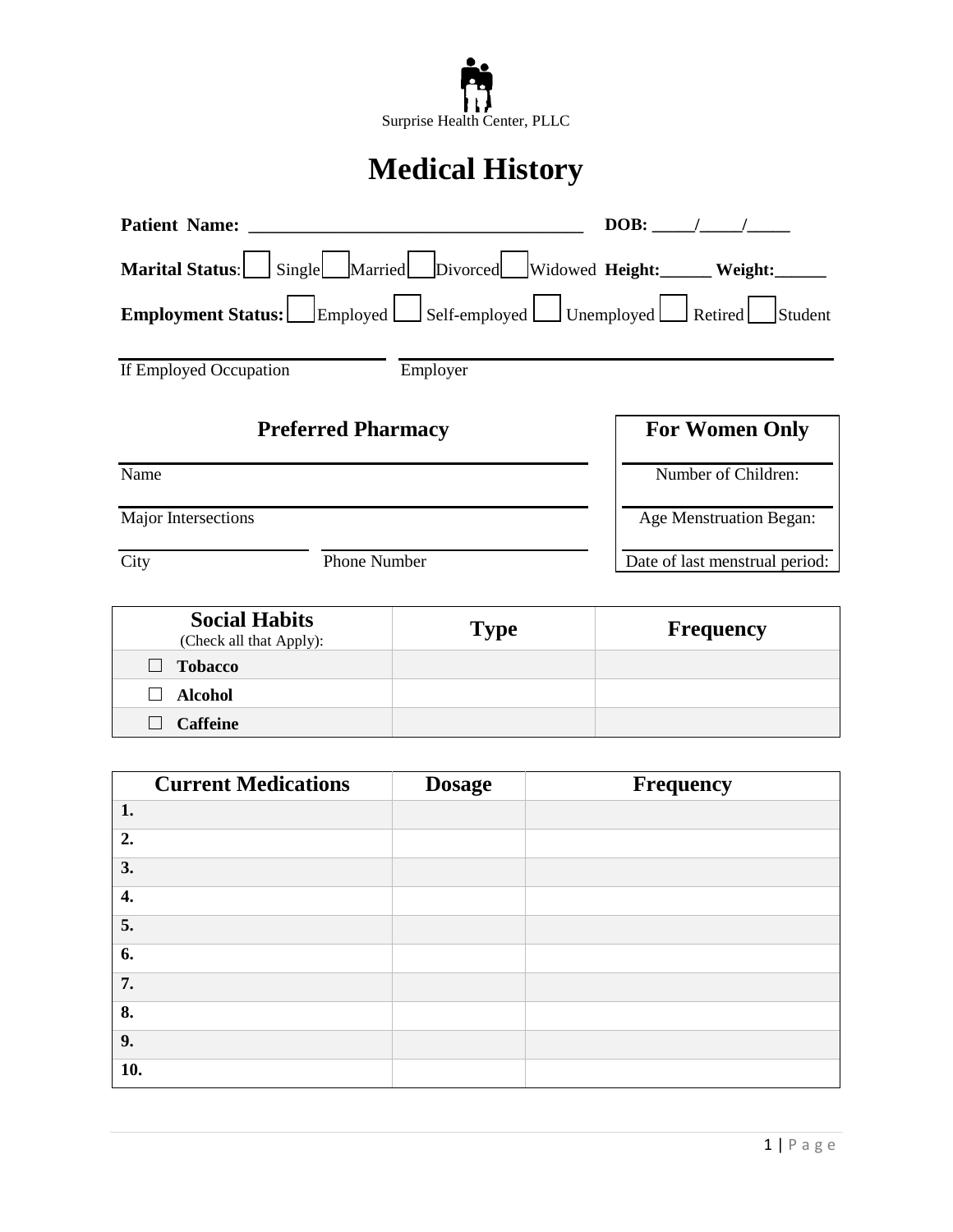

| <b>Patient Name:</b> | M |
|----------------------|---|
|----------------------|---|

| <b>Allergies</b> | <b>Reaction</b> |
|------------------|-----------------|
|                  |                 |
| ∸∙               |                 |
| 3.               |                 |
| т.               |                 |
| J.               |                 |

| <b>Hospitalization and Surgical History</b>                      |  |  |  |  |  |
|------------------------------------------------------------------|--|--|--|--|--|
| <b>Hospital/Doctor</b><br><b>Date</b><br><b>Reason/Procedure</b> |  |  |  |  |  |
|                                                                  |  |  |  |  |  |
| $\mathbf{\hat{z}}$                                               |  |  |  |  |  |
| 3.                                                               |  |  |  |  |  |
|                                                                  |  |  |  |  |  |
|                                                                  |  |  |  |  |  |

| <b>Personal and Family History</b> (Check all that Apply) |              |                      |                       |  |
|-----------------------------------------------------------|--------------|----------------------|-----------------------|--|
| Anemia                                                    | None         | Self                 | <b>Family Member:</b> |  |
|                                                           | $\mathbf{L}$ | $\Box$               | $\Box$                |  |
| Asthma                                                    | None         | Self                 | <b>Family Member:</b> |  |
|                                                           | $\mathbf{L}$ | $\Box$               | ш                     |  |
| <b>Bleeding Tendency</b>                                  | None         | Self                 | <b>Family Member:</b> |  |
|                                                           | $\mathbf{L}$ | $\perp$              | $\Box$                |  |
| <b>Cancer</b>                                             | None         | Self                 | Family Member:        |  |
|                                                           | $\mathbf{L}$ | $\mathbf{L}$         | Ш                     |  |
|                                                           |              | Type:                |                       |  |
| <b>Diabetes</b>                                           | None         | Self                 | <b>Family Member:</b> |  |
|                                                           | $\mathbf{L}$ | $\mathbf{L}$         | ⊔                     |  |
| <b>Heart Disease</b>                                      | None         | Self                 | <b>Family Member:</b> |  |
|                                                           | $\mathbf{L}$ | $\Box$               | $\perp$               |  |
| <b>High Blood Pressure</b>                                | None         | Self                 | <b>Family Member:</b> |  |
|                                                           | $\mathbf{L}$ | $\perp$              | $\Box$                |  |
| <b>Mental or Nervous Disorder</b>                         | None         | Self                 | <b>Family Member:</b> |  |
|                                                           | $\mathbf{L}$ | ш                    | $\Box$                |  |
| <b>Migraine Headaches</b>                                 | None         | Self                 | <b>Family Member:</b> |  |
|                                                           | $\mathbf{L}$ | Ш                    | ⊔                     |  |
| <b>Thyroid Disease and Goiter</b>                         | None         | Self                 | <b>Family Member:</b> |  |
|                                                           | $\mathbf{L}$ | Ш                    | $\Box$                |  |
| <b>Tuberculosis</b>                                       | None         | Self                 | <b>Family Member:</b> |  |
|                                                           | $\mathbf{L}$ | $\mathbf{L}$         | $\Box$                |  |
| <b>Other</b>                                              | None         | Self                 | <b>Family Member:</b> |  |
|                                                           | $\mathbf{L}$ | $\Box$               | $\Box$                |  |
| <b>Other</b>                                              | None         | Self<br>$\mathbf{L}$ | <b>Family Member:</b> |  |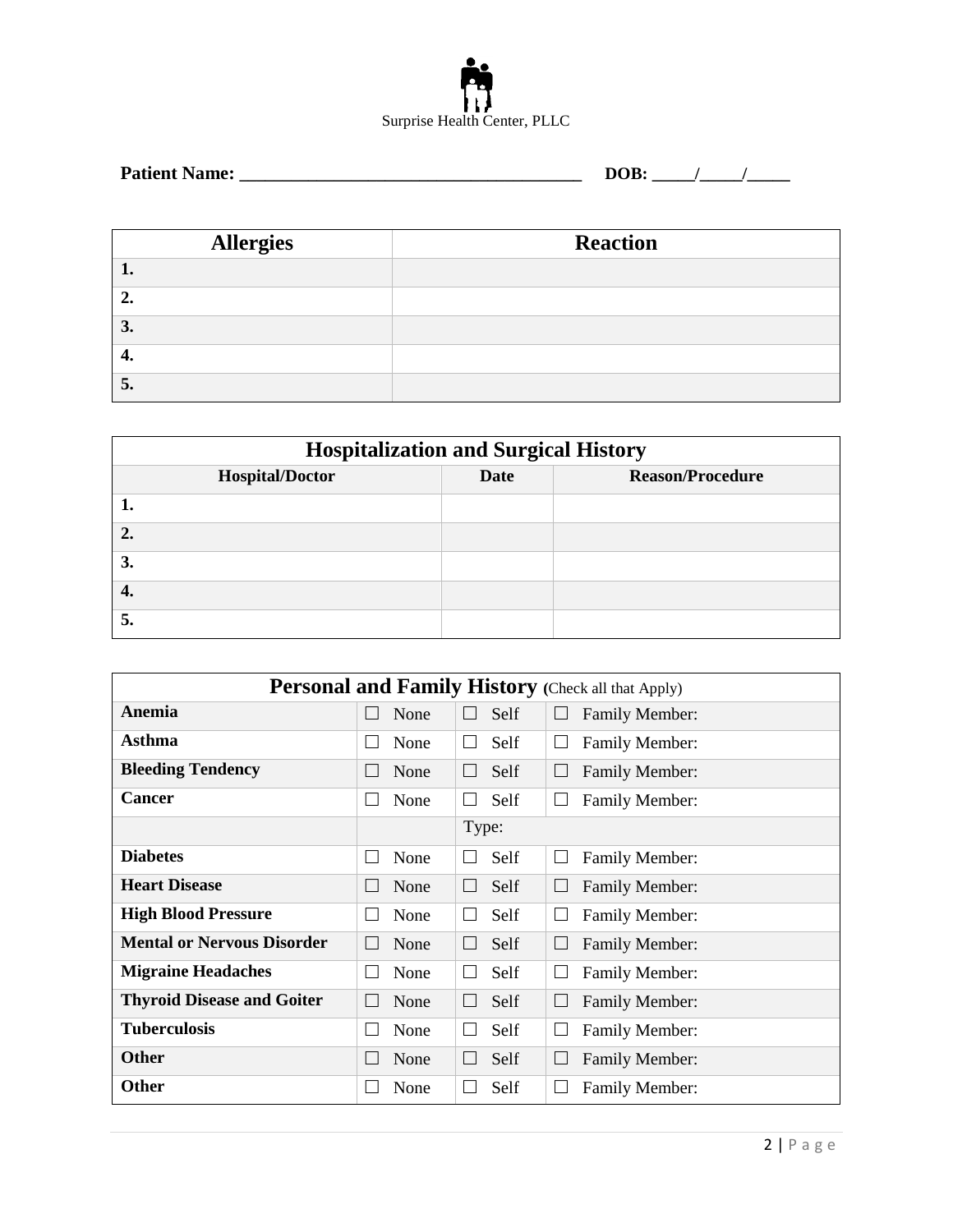

# **Patient Registration Form**

| <b>Patient Name</b>                                 |                                | <b>Date of Birth</b>                          | Age                     |
|-----------------------------------------------------|--------------------------------|-----------------------------------------------|-------------------------|
| Female<br>Male<br><b>Sex</b><br><b>Mobile Phone</b> |                                | <b>Home Phone</b>                             |                         |
| Email Address (For access to Patient Portal)        |                                |                                               |                         |
| <b>Mailing Address</b> (Street/PO Box)              | <b>City</b>                    |                                               | Zip<br><b>State</b>     |
| <b>Emergency Contact Name</b>                       | <b>Relationship to patient</b> |                                               | <b>Contact Number</b>   |
|                                                     |                                |                                               |                         |
|                                                     | <b>Insurance Information</b>   |                                               |                         |
| Primary Insurance Plan Name                         | <b>Effective Date</b>          | Member ID Number                              |                         |
| Insurance Address (PO Box on back of card)          |                                | <b>Group Number</b>                           |                         |
| Subscribers Name (If different from patient)        | Date of Birth                  |                                               | Relationship to Patient |
| <b>Subscribers Address</b>                          | <b>Phone Number</b>            | Sex:                                          | Female<br>Male          |
| Secondary Insurance Plan Name                       | <b>Effective Date</b>          | Member ID Number                              |                         |
| Address (PO Box on back of card)                    |                                | <b>Group Number</b>                           |                         |
| Subscriber Name (If different from patient)         | Date of Birth                  |                                               | Relationship to Patient |
| <b>Subscriber Address</b>                           |                                | Female<br>Sex:<br><b>Phone Number</b><br>Male |                         |

The above information is true to the best of my knowledge. I authorize Surprise Health Center to release any information required to process my claims to my insurance company(s), and request payment of benefits to my Physician. I acknowledge I am financially responsible for payment whether or not it is covered by insurance.

 $\blacktriangleright$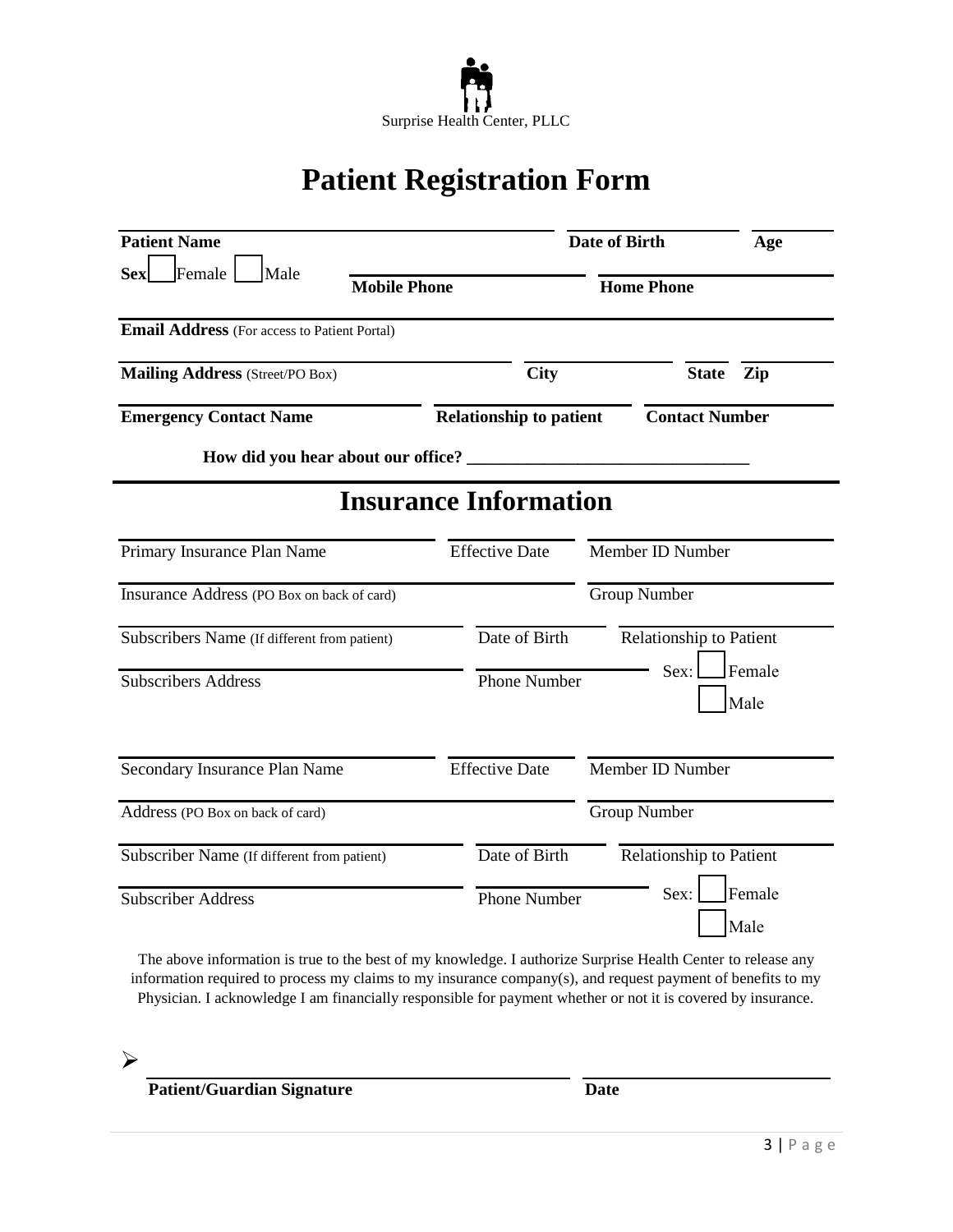

# **Patient Financial Responsibility Form**

#### **Patient Name Date of Birth**

Payment is due at the time of service including, but not limited to, any copayments, unmet deductibles and any fees not covered by insurance will be your responsibility to pay. Payment can be cash, check, money order, VISA, Discover, or MasterCard and can be paid in office or by phone. You will be charged a fee of \$25 for any returned check.

- $\Box$  I understand that I am financially responsible for my health insurance deductible, coinsurance or non-covered service.
- $\Box$  Co-payments are due at time of service.
- $\Box$  If my plan requires a referral, I must obtain it prior to my visit.
- $\Box$  In the event that my health plan determines a service to be "not payable", I will be responsible for the complete charge and agree to pay the costs of all services provided.
- $\Box$  If I am uninsured, I agree to pay for the medical services rendered to me, at time of service.
- $\Box$  Appointments not canceled with a 24 hour notice, are subject to a \$25.00 "No-Show Fee"
- $\Box$  If labs are ordered during my visit, it is my responsibility to verify coverage of the lab tests (i.e., lab test ordered and diagnosis code/reason for the lab) by calling my insurance company, prior to having them done.

#### **I have read and agree to the Financial responsibilities listed above**

 $\blacktriangleright$ 

**Patient/Guardian Signature Date** 

### **Policy on Advance Directives**

The State of Arizona regulations require that your medical chart contains the following information.

|                                                                                                                                                                                                                                                                                                                                                       | I have a Living Will $\Box$ I have a Medical Power of Attorney | $\Box$ I have appointed a surrogate |  |  |
|-------------------------------------------------------------------------------------------------------------------------------------------------------------------------------------------------------------------------------------------------------------------------------------------------------------------------------------------------------|----------------------------------------------------------------|-------------------------------------|--|--|
| State:                                                                                                                                                                                                                                                                                                                                                | Designec:                                                      | Agent:                              |  |  |
| $\Box$ I have <b>NONE</b> of the above                                                                                                                                                                                                                                                                                                                |                                                                |                                     |  |  |
| Please note: As a patient of Surprise Health Center, we wish to inform you that regardless of any of the above arrangements,<br>physicians and staff of Surprise Health Center will in case of a life threatening emergency, resuscitate and maintain life as is<br>possible until appropriate and safe transfer can be made to the nearest hospital. |                                                                |                                     |  |  |
|                                                                                                                                                                                                                                                                                                                                                       |                                                                |                                     |  |  |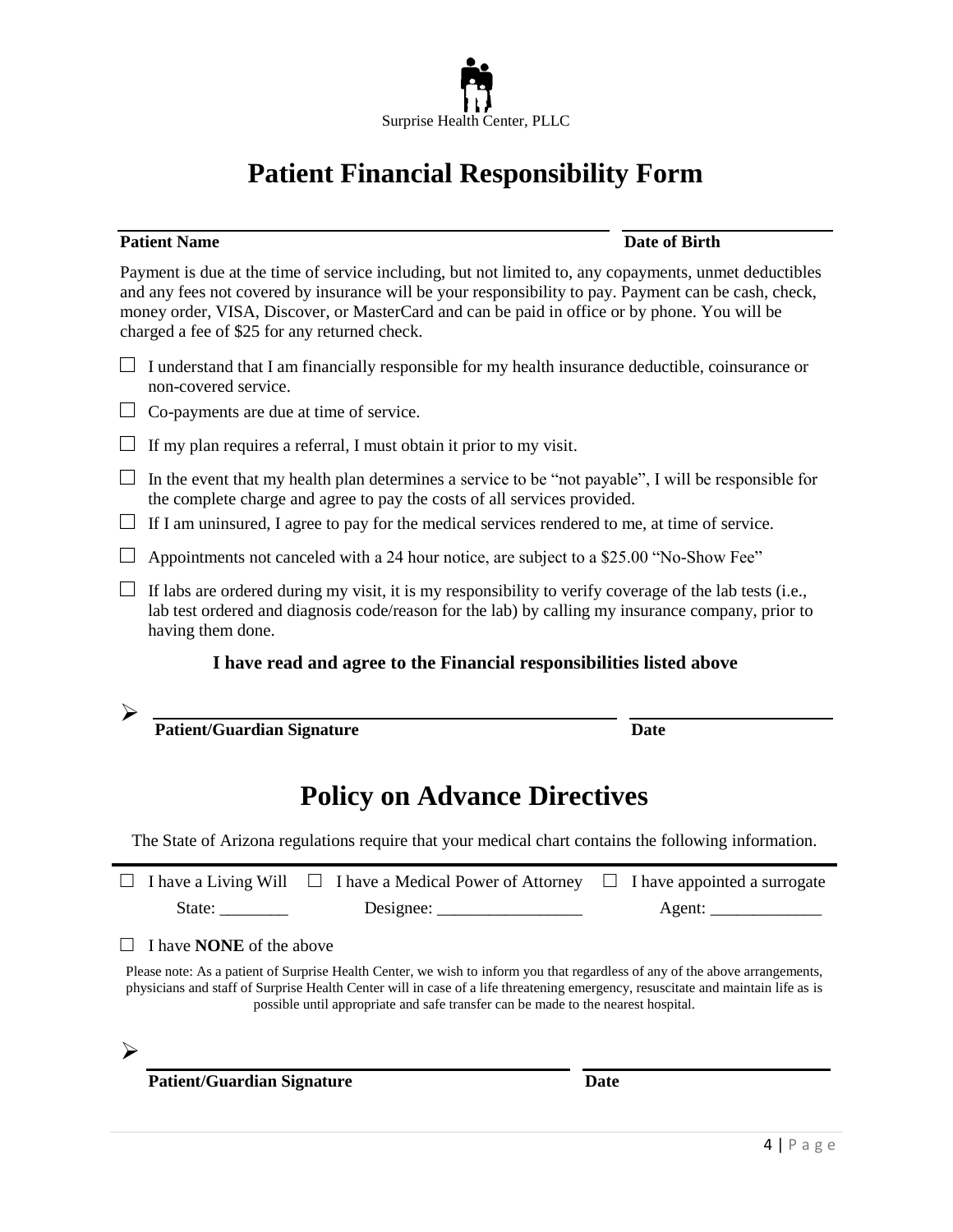

# **Authorization to Disclose Information**

#### **Patient Name Date of Birth**

□ At this time I **DO NOT** wish to authorize Surprise Health Center to discuss my records with anyone other than myself.

| Name:                                                                                 |  |  | DOB: $\_\_\_\_\_\_\_\_\$ Relationship: $\_\_\_\_\_\$ |
|---------------------------------------------------------------------------------------|--|--|------------------------------------------------------|
| I wish to release ALL aspects of my records to the above mentioned person.            |  |  |                                                      |
| I wish to release LIMITED aspects of my records to the above mentioned person.        |  |  |                                                      |
| <b>Lab Results</b>                                                                    |  |  | Referral Information                                 |
| <b>Imaging Results</b>                                                                |  |  | <b>Office Visit Notes</b>                            |
| Prescriptions                                                                         |  |  | Miscellaneous Document                               |
| Name:                                                                                 |  |  |                                                      |
| I wish to release ALL aspects of my records to the above mentioned person.            |  |  |                                                      |
| I wish to release <b>LIMITED</b> aspects of my records to the above mentioned person. |  |  |                                                      |
| <b>Lab Results</b>                                                                    |  |  | Referral Information                                 |
| <b>Imaging Results</b>                                                                |  |  | <b>Office Visit Notes</b>                            |
| Prescriptions                                                                         |  |  | Miscellaneous Document                               |
| Name:                                                                                 |  |  | $DOB:$ $\angle$ / Relationship:                      |
| I wish to release <b>ALL</b> aspects of my records to the above mentioned person.     |  |  |                                                      |
| I wish to release LIMITED aspects of my records to the above mentioned person.        |  |  |                                                      |
| <b>Lab Results</b>                                                                    |  |  | Referral Information                                 |
| <b>Imaging Results</b>                                                                |  |  | <b>Office Visit Notes</b>                            |
| Prescriptions                                                                         |  |  | Miscellaneous Document                               |

We are required to provide you with a copy of Notice of Privacy Practices, which states how we may use and/or disclose your health information.

### **By Signing I Agree That**

- I hereby acknowledge that I have been notified I can receive at my request a copy of Surprise Health Center's Notice of Privacy Practices.
- I Hereby Authorize Surprise Health Center to discuss my personal medical records with the above list of persons they may receive my Protected Health Information.
- I understand that I may revoke this release in writing at any time at my discretion.

 $\blacktriangleright$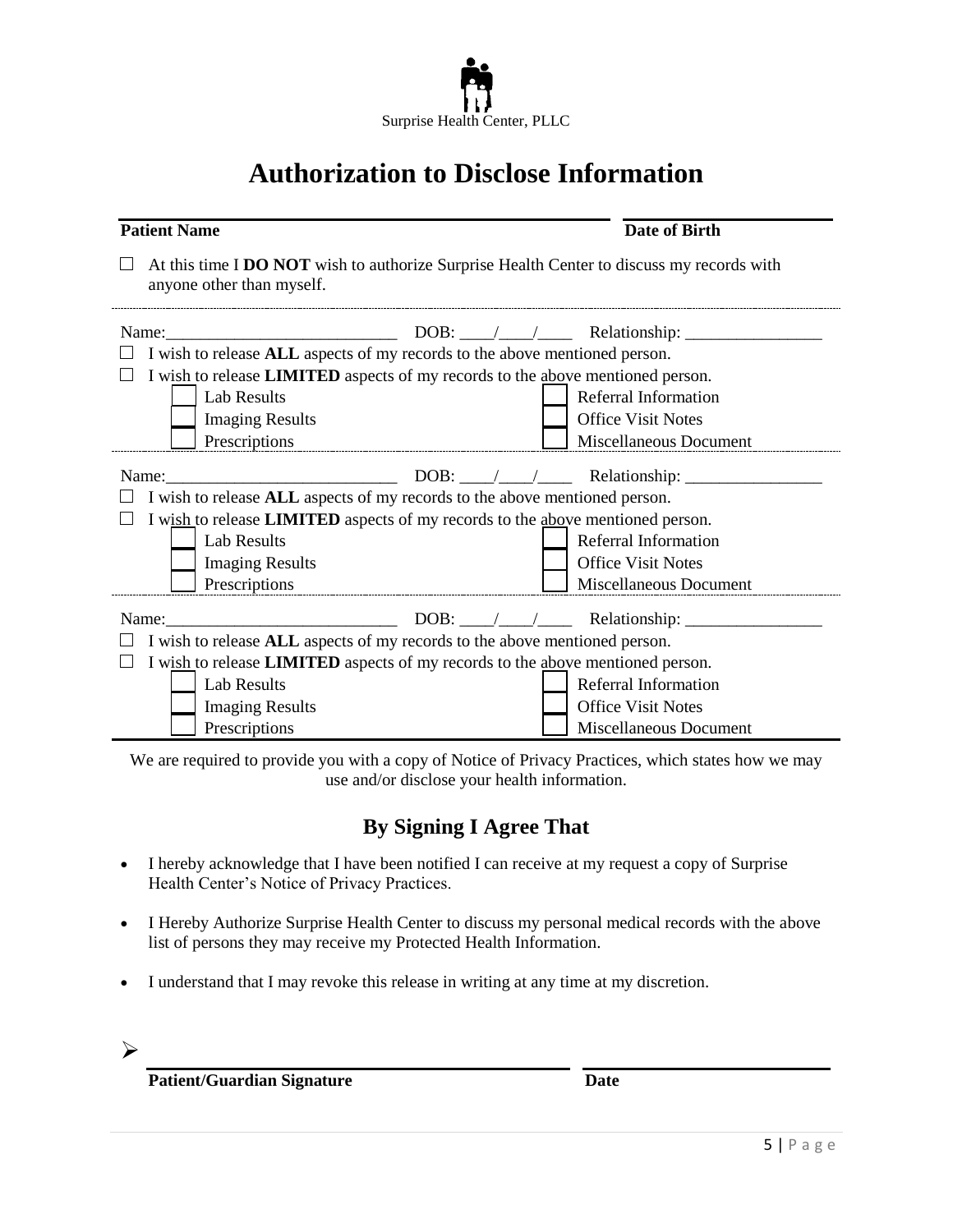

# **Cellular Device Consent**

□ **OPT-IN** (Complete Info Below) □ **OPT-OUT**

I, Patient Name consent to □ **Receiving Calls**

**AND/OR** □ **SMS/Text Messages** on my cellular device **Cell Phone Number**

placed by the Clinic, its affiliates, business associates, and its service providers, from an automatic telephone dialing system and/or using an artificial or pre-recorded voice, including, but not limited to, for the purpose of appointment reminders and office closure announcements, and for the purpose of servicing my account, payment and billing, or collecting any amounts I may owe. I agree to notify the Clinic immediately if I change or obtain a new cell phone number, or no longer maintain the cell phone number provided in this provision at **[www.surprisehealthcenter.com/appointments](http://www.surprisehealthcenter.com/appointments)** or in writing, at the following address: **14973 W. Bell Rd., Suite 100, Surprise, AZ 85374**, and agree to provide my full name, address, date of birth, and Clinic number in my notification. I expressly acknowledge that I may be held liable for failure to do so, as outlined below in the **Indemnity Provision**.

### **Indemnity Provision**

You agree to indemnify and hold the Clinic, its officers, agents and employees harmless from any liability, loss or damage, including but not limited to, attorney's fees they may suffer as a result of claims, demands, costs or judgments against them arising out of alleged violations of the Telephone Consumer Protection Act (TCPA) or similar laws, resulting from autodialed or artificial or pre-recorded voice calls placed to a reassigned cell phone number(s), originally belonging to you or which you provided to the clinic, but of which you failed to timely notify the Clinic that such number(s) was no longer assigned to your cellular device.

### **By Signing I Agree That**

- I understand that SMS/text messages and cell phone messages carry certain risks. For example, messages may be sent in unencrypted form. They could be received by others if others have access to my device or if my messages are sent to another device. I understand the risks, and I expressly consent to receiving these messages and ask the Clinic to communicate with me in this form.
- I have read this disclosure in its entirety and agree that the Clinic, its affiliates, business associates and/or its service providers may contact me as described above.

| <b>Patient/Guardian Signature</b>                      | Date of Birth                  | Clinic $#$ |
|--------------------------------------------------------|--------------------------------|------------|
| <b>Printed Name</b> (Legal Representative or Guardian) | <b>Relationship to Patient</b> |            |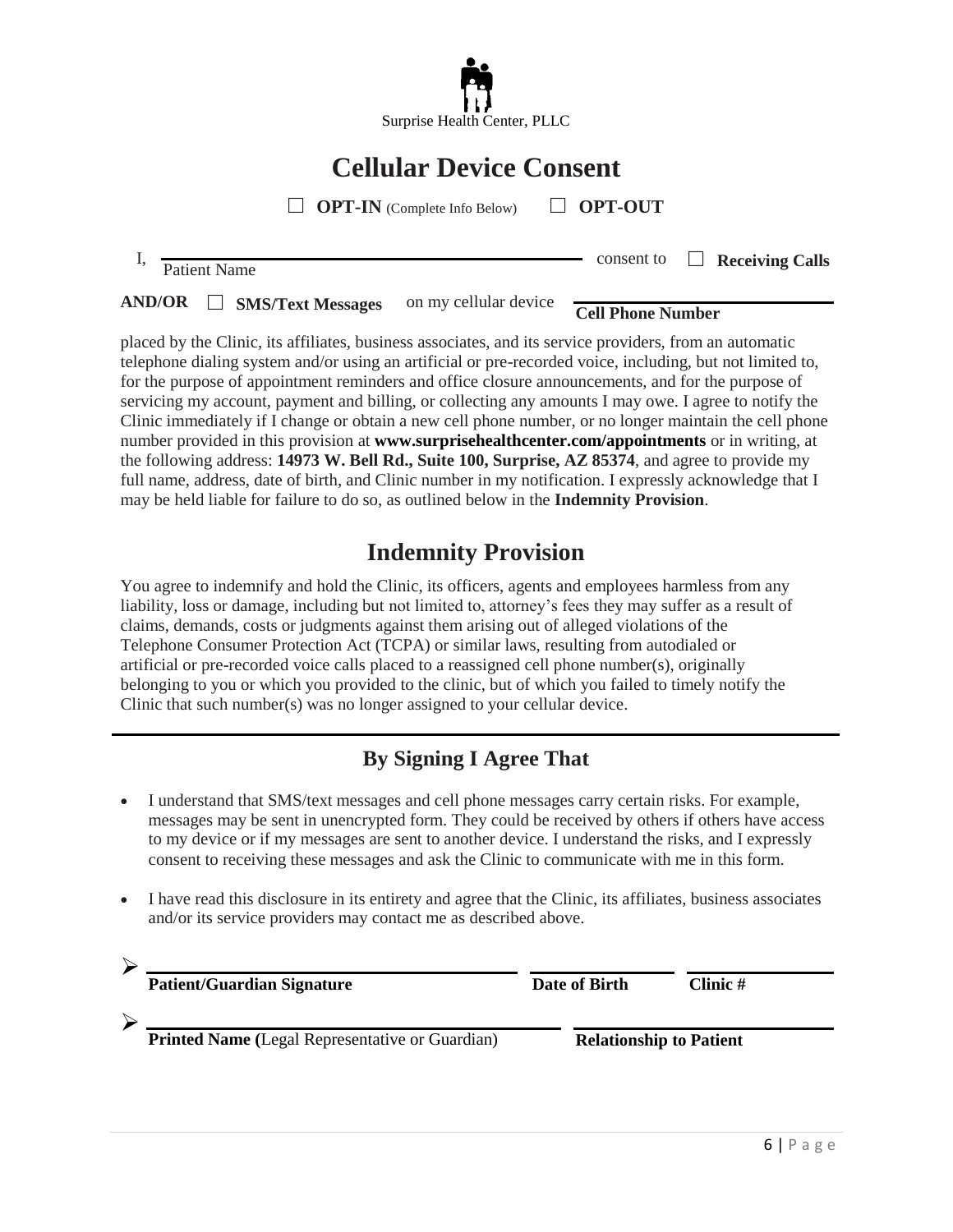

**Patient Name: \_\_\_\_\_\_\_\_\_\_\_\_\_\_\_\_\_\_\_\_\_\_\_\_\_\_\_\_\_\_\_\_\_\_\_\_\_\_\_\_ DOB: \_\_\_\_\_/\_\_\_\_\_/\_\_\_\_\_**

### **Office Policies Agreement**

**Phone Calls** 

**Appointments** 

**Late Policy** 

**Cancelled Appointments** 

**Medication Refills** 

**Insurance Coverage of Tests/ Services/etc.…**

**Non-Clinical Office Services** 

**Payment** 

**Communication with Your Doctor** 

**Getting Results of Labs/Tests** 

**Patient Conduct** 

**Dismissal from the practice** 

**Confidentiality** 

**Emergencies** 

### **By Signing I Agree That**

- I have been offered/given a copy of the office policies for my records.
- I have read and agree to all of the office policies listed above
- $\blacktriangleright$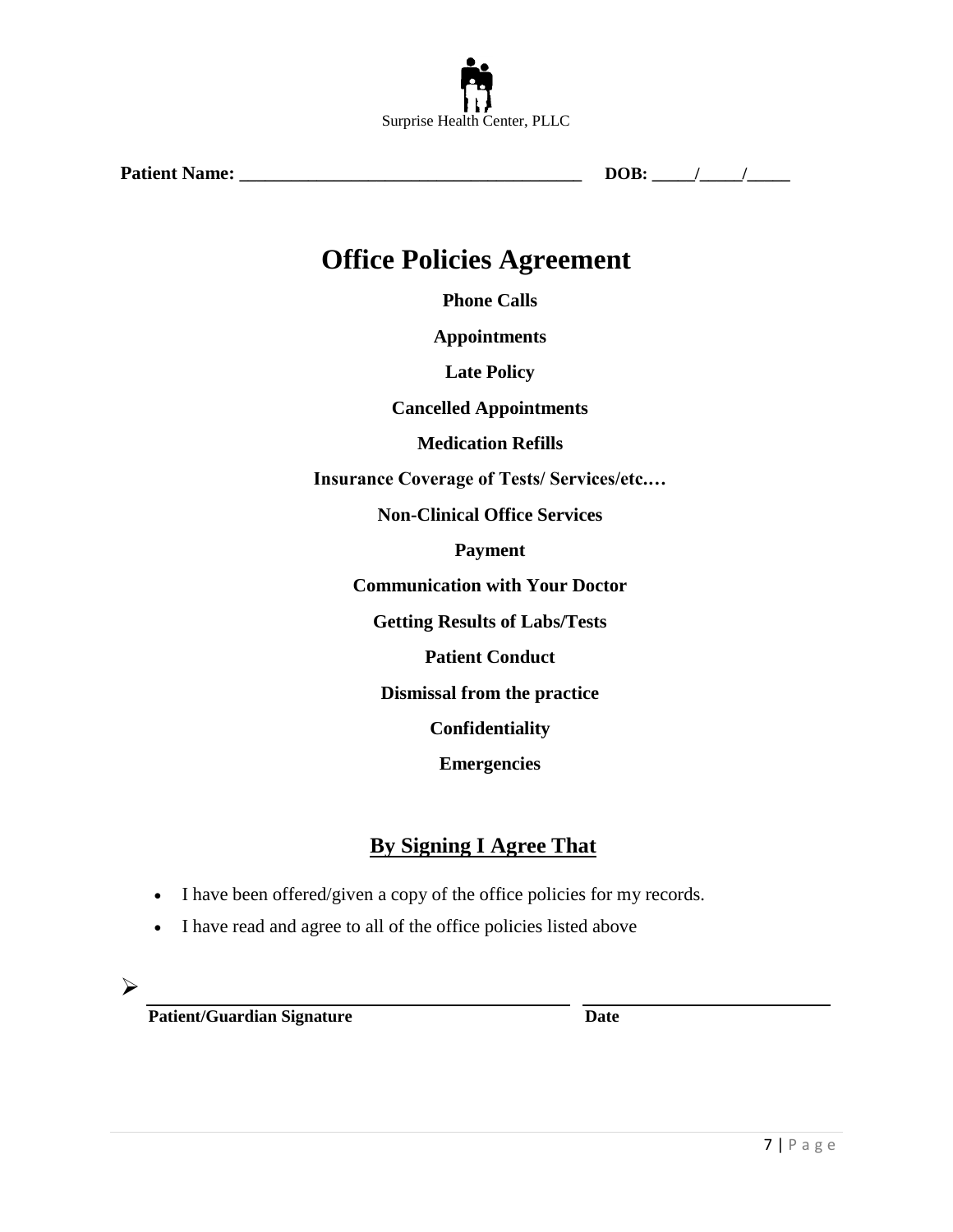

## **KEEP PAGES 8-11 FOR YOUR RECORDS**

Surprise Health Center 14973 W. Bell Rd. Surprise, AZ 85374 Phone: 623-815-2900 Fax: 623-583-1319

### **Office Policies**

Office Hours: Monday - Friday 8:00 AM – 5:00 PM Closed on Holidays

Phone Hours: Monday-Thursday 8:05 AM – 4:30 PM; Friday 8:05 AM – 4:00 PM

Voice Mail available for Lunch (12:15-1:00 daily), after hours, weekends, and holidays

#### **Phone Calls**

Please be specific when you are calling in as to what your call is regarding i.e. appointments, prescriptions, referrals etc. This may prevent you from being sent to someone's voicemail. Calls are usually returned by the end of the day, but no later than 1-2 business days. If it is an urgent issue ask the receptionist to take a message. If you reach the voice mail, please leave a detailed message with your name and date of birth, phone number and the reason for your call. All calls will be returned within 24-48 hours.

#### *Controlled substances CANNOT be refilled by phone and will require appointment.*

#### **Appointments**

Appointments can be scheduled with a receptionist during normal business hours or online. Routine appointments can usually be scheduled within 24-72 hours with your PCP. Only two family members may be scheduled on a single day. Some appointments can be accommodated the same day for urgent issues. Urgent same day appointments may have an additional charge that may not be covered by your insurance. Please plan accordingly as appointments are typically scheduled as follows:

New Patient Visits: 30 minutes

Established Patient Follow Up: 15 minutes

Established Patient Urgent Issue: 15 minutes

Time constraints limit the number of issues that can be addressed in any single visit. If you think you may need a longer appointment, please let the receptionist know during scheduling. Multiple issues could require additional visits. Follow-up appointments are scheduled based on the physicians' recommendation. Use the time you have with the provider efficiently.

Although we do accept many insurance plans, it is the patient's responsibility to verify that we are a covered provider with their insurance or network. Otherwise, we may only be covered out of network, putting the patient in a higher deductible situation.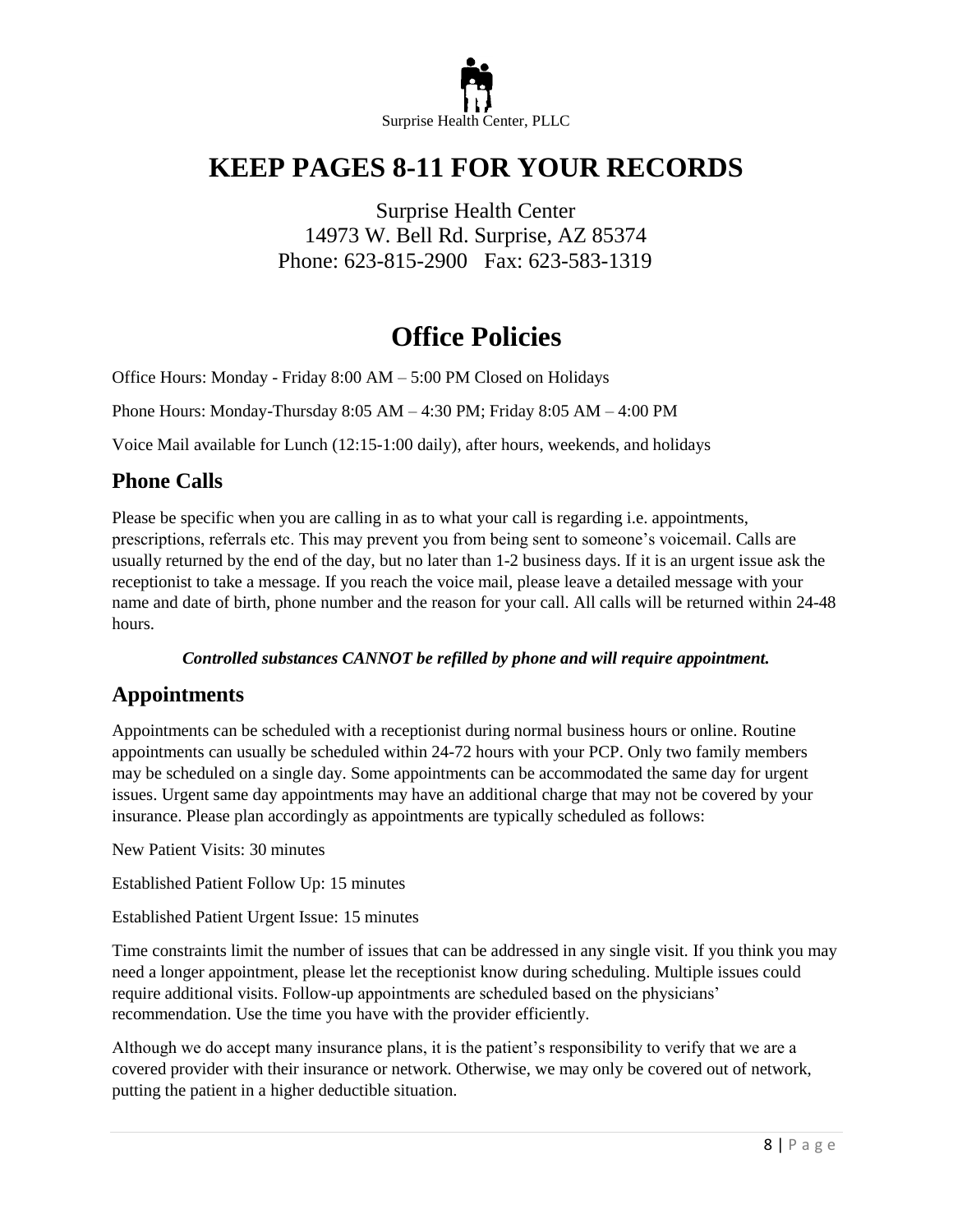

### **Late Policy**

If you are more than 15 minutes late to your appointment, you will be required to reschedule your appointment and a "No Show" fee will be applied.

#### **Medication Refills**

Upon physician approval, refill requests will be processed in 3 business days. Please factor that into the timing of your refill requests.

#### **Controlled substances CANNOT be refilled by phone and will require an appointment.**

#### **Cancelled Appointments**

#### **\*APPOINTMENTS MUST BE CANCELED 24 HOURS IN ADVANCE OR ELSE THE PATIENT WILL BE RESPONSIBLE FOR A \$25 NO SHOW/ CANCELATION FEE\***

If you fail to cancel your appointment at least 24 hours prior to your appointment, it will be tracked on your account and you will be charged a \$25.00 "No-Show Fee". If you have 3 Cancelled/No Show appointments in a row you will be discharged from the practice unless the cancellation was due to a medical emergency. If you are unable to speak with the staff directly, leave a detailed message on the Front Office/Scheduling Voice Mail Box.

#### **Insurance Coverage of Tests/ Services/etc.…**

It may be necessary for your provider to order labs, tests, medications, consults, or other services NOT COVERED by your insurance plan. Different insurance plans vary widely in what they will and will not cover. Your provider orders what they determine is appropriate for your care independent of insurance coverage concerns. It is recommended you contact your insurance if you have questions about coverage.

#### **Non-Clinical Office Services**

Filling out disability paperwork, FMLA forms, Insurance related paperwork, and other similar services are not typically paid for by insurance. A paperwork Fee of \$50 may be charged.

#### **Payment**

Payment is due at the time of service including, but not limited to; any co-payments and unmet deductibles. Any portion of fees not covered by insurance will be your responsibility to pay. Payment can be by cash, check, money order, Debit/Credit Card (except for American Express or Care Credit). You will be charge a \$25 fee for any returned check.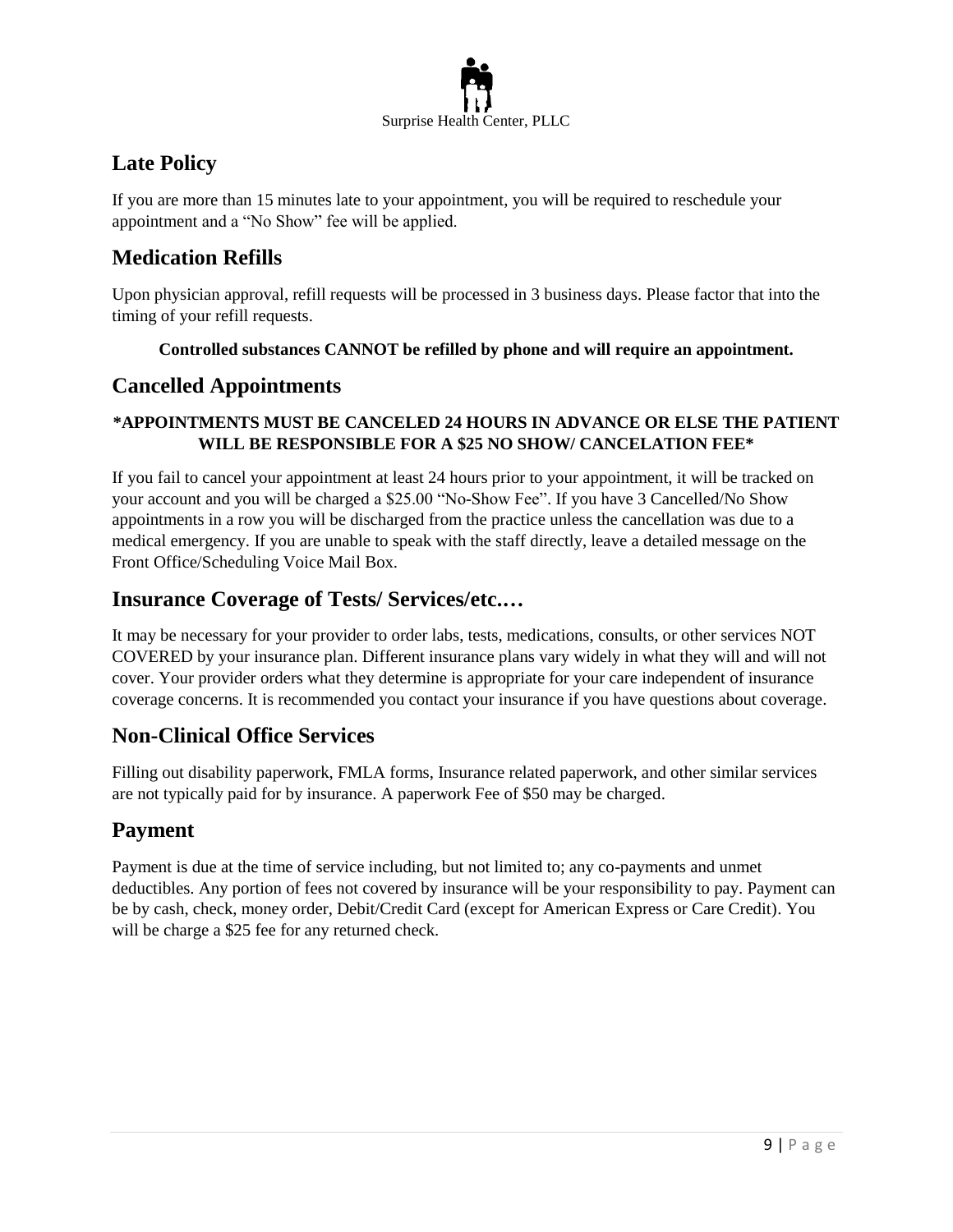

#### **Communication with Your Doctor**

Direct contact during a scheduled appointment is the most effective forum for communication with your provider. Faxes, letters, and phone messages left for your provider are addressed as time allows and according to provider availability. There can be significant delays in communication through these formats. Additionally, most medical issues cannot be appropriately managed without a scheduled appointment as that is the only way you the patient has the undivided attention of your provider.

Messages can also be sent using your **Patient Portal**, contact the front office staff for an invitation to set up your portal at **623-815-2900**.

#### **Getting Results of Labs/Tests**

Results of labs/tests are the patients' responsibility. It is recommended that the patient schedule an appointment to discuss results directly with your provider. Information will not be communicated to relatives or others unless specifically requested by the patient by filling out the Authorization to Disclose Form. This includes spouses and parents of legal aged children. The phone number you provide as your contact number indicates you are willing to receive confidential messages regarding your healthcare at that number unless you specify in writing to the contrary. You should schedule a follow-up with the office to discuss your results 7-10 days of getting routine labs and tests done (some labs/tests may take longer)

#### **Patient Conduct**

Patients who are verbally or physically abusive, inappropriate or life threatening to staff in any way for any reason will be dismissed from the practice. This policy is strictly enforced.

#### **Dismissal from the practice**

Any patient can be dismissed from the practice for any reason at the sole discretion of Surprise Health Center. You will be notified in the event of dismissal and will have 30 days to find a new provider. Potential issues that might initiate dismissal of a patient include, but are not limited to; consistent cancellations, excessive calling, inappropriate behavior, noncompliance with medical advice, failure to pay fees, dishonesty on medical issues, differences in philosophy about your healthcare, and personality conflicts.

#### **Confidentiality**

Surprise Health Center strives to maintain the confidentiality of your medical records in accordance with HIPPA standards. Our complete privacy policy is available upon request.

#### **Emergencies**

If you have an immediate life threatening emergency call 911 or go to the Emergency room or Urgent Care for assistance.